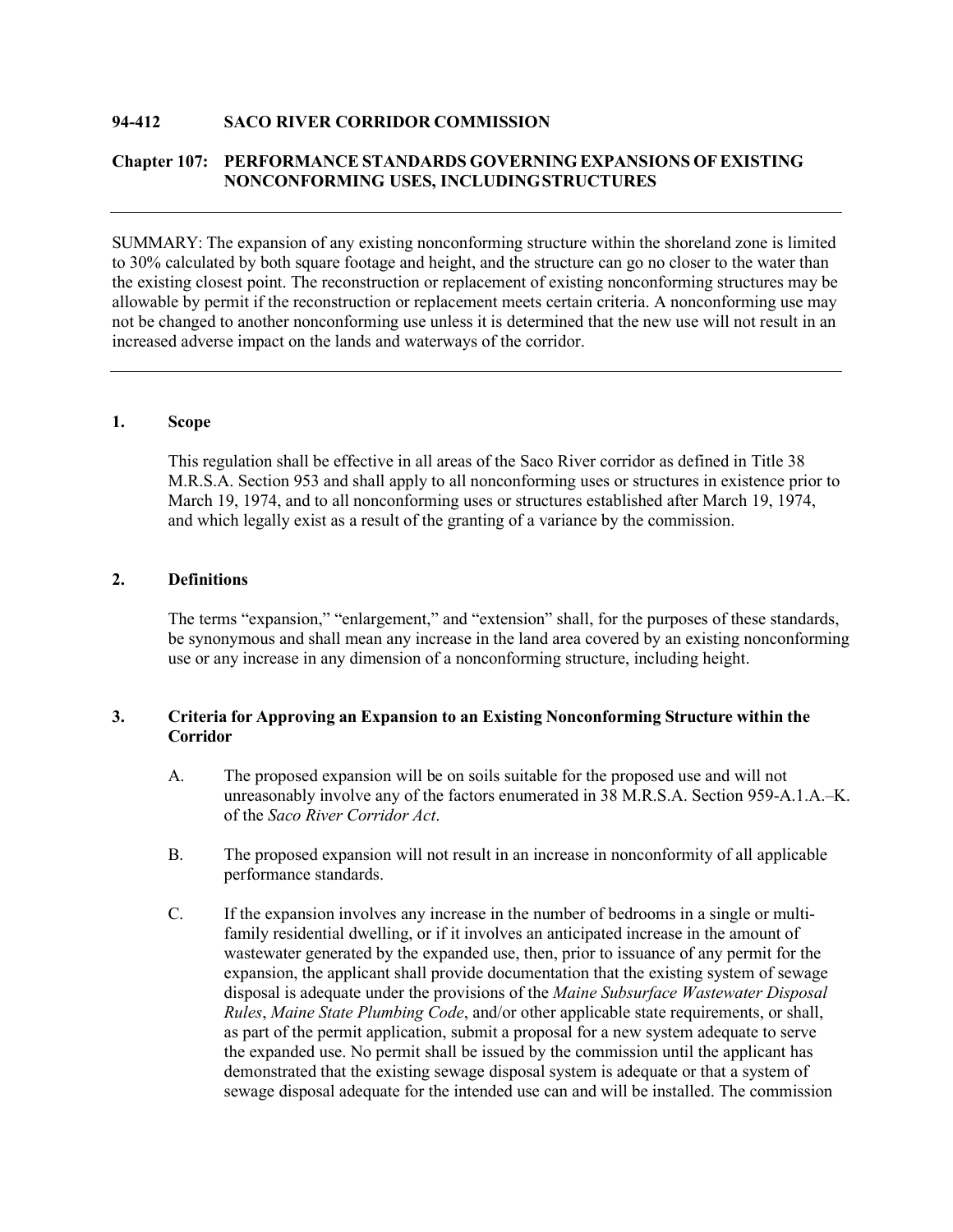may require, when a new system is found to be necessary, that the new system be installed prior to the commencement of the proposed expansion.

- D. A new or enlarged basement built under an existing structure is not considered an "expansion" if: (a) the structure and new foundation go no closer to the shoreline than the prior foundation and are set back from the shoreline to the greatest practical extent, and (b) the completed foundation does not extend beyond the exterior dimensions of the structure.
- E. After September 1, 1983, in areas of the Saco River corridor which are also within the shoreland zone established by 38 M.R.S.A. Section 435, if any portion of a structure does not meet applicable setback standards, that portion of the structure shall not be expanded in floor area by 30% or more during the lifetime of the structure.
- F. Any buildings or building additions including decks, porches, stoops, and other portions of a building or building addition — shall not, when taken in total, cover more than 15% of the land area of the lot on which the building or building addition is situated. This standard shall not apply to areas of the corridor designated as a General Development District prior to September 1, 1983.
- G. Any building addition must be an integral part of the primary residential structure. This shall be accomplished by a direct, physical above-ground connection of the addition or accessory structure to the existing structure by load-bearing surfaces, including roofs and common walls.
- H. In the event the proposed structure does not meet the standards contained in 3.A.–G. above, the applicant may seek a variance under the provisions of 38 M.R.S.A. Section 963.

# **4. Criteria for Approval of Reconstruction or Replacement of an Existing Nonconforming Structure within the Corridor**

- A. Within an area extending 100 feet from the normal or mean high water line of the Saco, Ossipee, or Little Ossipee rivers, an existing nonconforming structure that does not meet the required setback or frontage requirements may be reconstructed or replaced if the proposed project meets the following criteria:
	- (1) The proposed structure is no larger than the area of the footprint of the original structure, except as allowed pursuant to Section 3.E. above. The proposed structure is no greater than 30% taller than the height of the original structure. The height requirement shall not apply to areas of the corridor designated as a General Development District prior to September 1, 1983.
	- (2) The proposed structure does not increase the nonconformity of the existing, original structure.
	- (3) If the proposed structure can be relocated or reconstructed to meet the applicable setback and frontage requirements, then no portion of the reconstructed structure shall be replaced at less than the setback and frontage requirements for a new structure. This requirement shall not apply within General Development Districts established prior to September 1, 1983.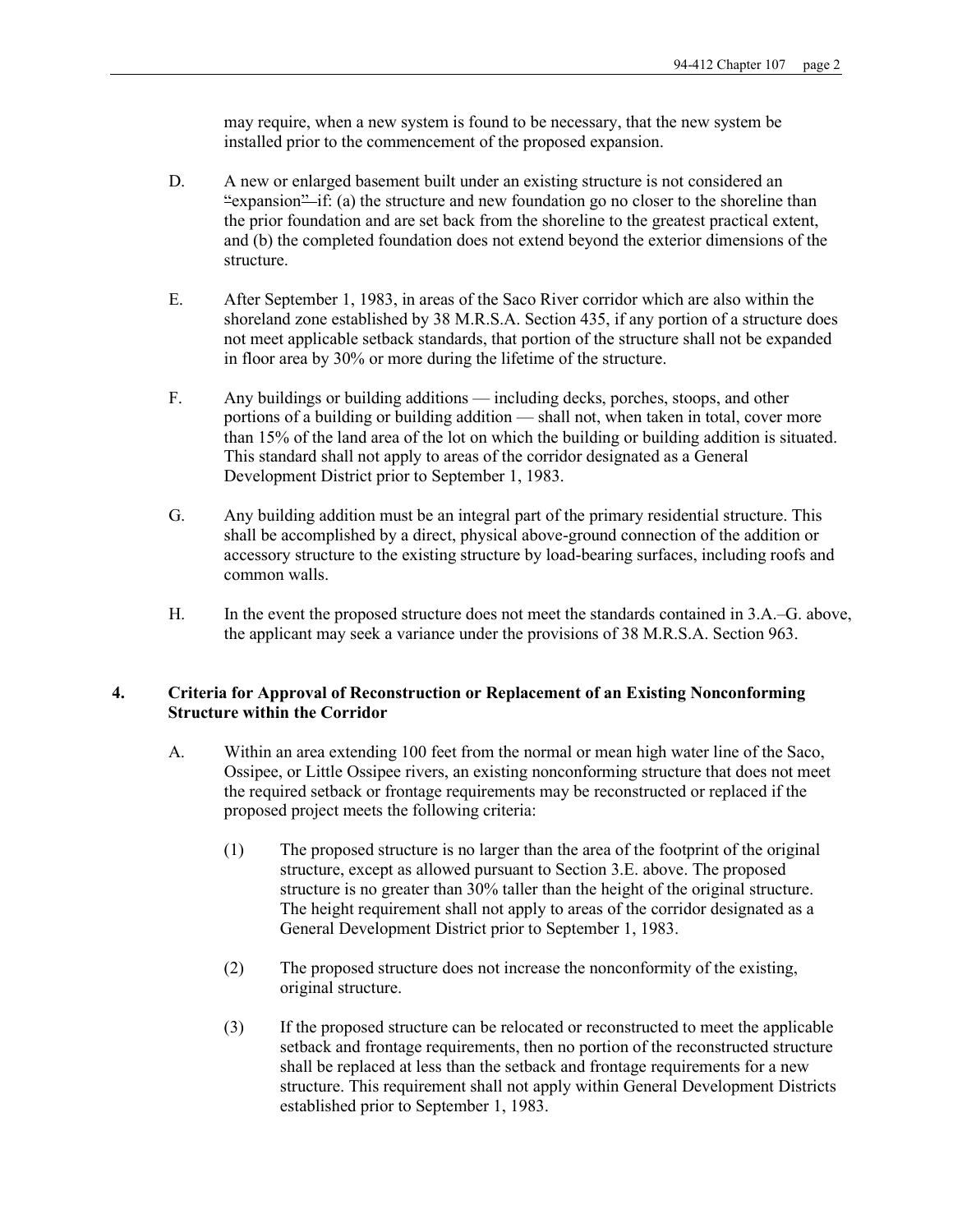If the existing nonconforming structure is located within a General Development District established prior to September 1, 1983, the structure may be reconstructed or replaced in its existing location. Where there is a conflict between this standard and the DEP Shoreland Zoning Ordinance, the stricter provision shall prevail.

- (4) The proposed structure must meet the setback requirements to the greatest extent practical as determined by the commission or its designee. In determining whether the proposed structure meets the setback to the greatest extent practical, the commission shall consider the size of the lot, the slope of the land, the potential for soil erosion, the location of any other structures on the property and on adjacent properties, the current location of the septic system and on-site soils suitable for septic systems, the type and amount of vegetation to be removed to accomplish a relocation, the type and physical condition of the current foundation, and any other applicable standards to address the environmental factors pursuant to Chapter 103. These criteria shall not apply in areas established as a General Development District prior to September 1, 1983.
- B. Within an area extending from 100 feet to 250 feet from the normal or mean high water line of the Saco, Ossipee, or Little Ossipee rivers, an existing nonconforming structure that does not meet the required setback or frontage requirements may be reconstructed or replaced if the proposed project meets the following criteria:
	- (1) The proposed structure does not increase the nonconformity of the original structure.
	- (2) If the structure can be relocated or reconstructed to meet the applicable setback and frontage requirements, no portion of the proposed structure shall be replaced at less than the setback requirement for a new structure.
	- (3) The proposed structure must meet the setback requirements to the greatest extent practical as determined by the commission or its designee. In determining whether the proposed structure meets the setback to the greatest extent practical, the commission shall consider the same criteria listed in subsection 4.A.(4) above.
	- (4) If the proposed structure meets all criteria above, the existing structure may be reconstructed or replaced and also may be expanded in floor area and height by 30% once during the lifetime of the structure.
	- (5) The standards noted above in subsection 4.B.(1-4) and 3.E. shall not apply to areas of the corridor within 100–250 feet from the normal or mean high water line of the rivers designated as a General Development District prior to September 1, 1983.
- C. In the event the proposed structure does not meet the standards contained in 4.A. or 4.B., the applicant may seek a variance under the provisions of 38 M.R.S.A. Section 963.